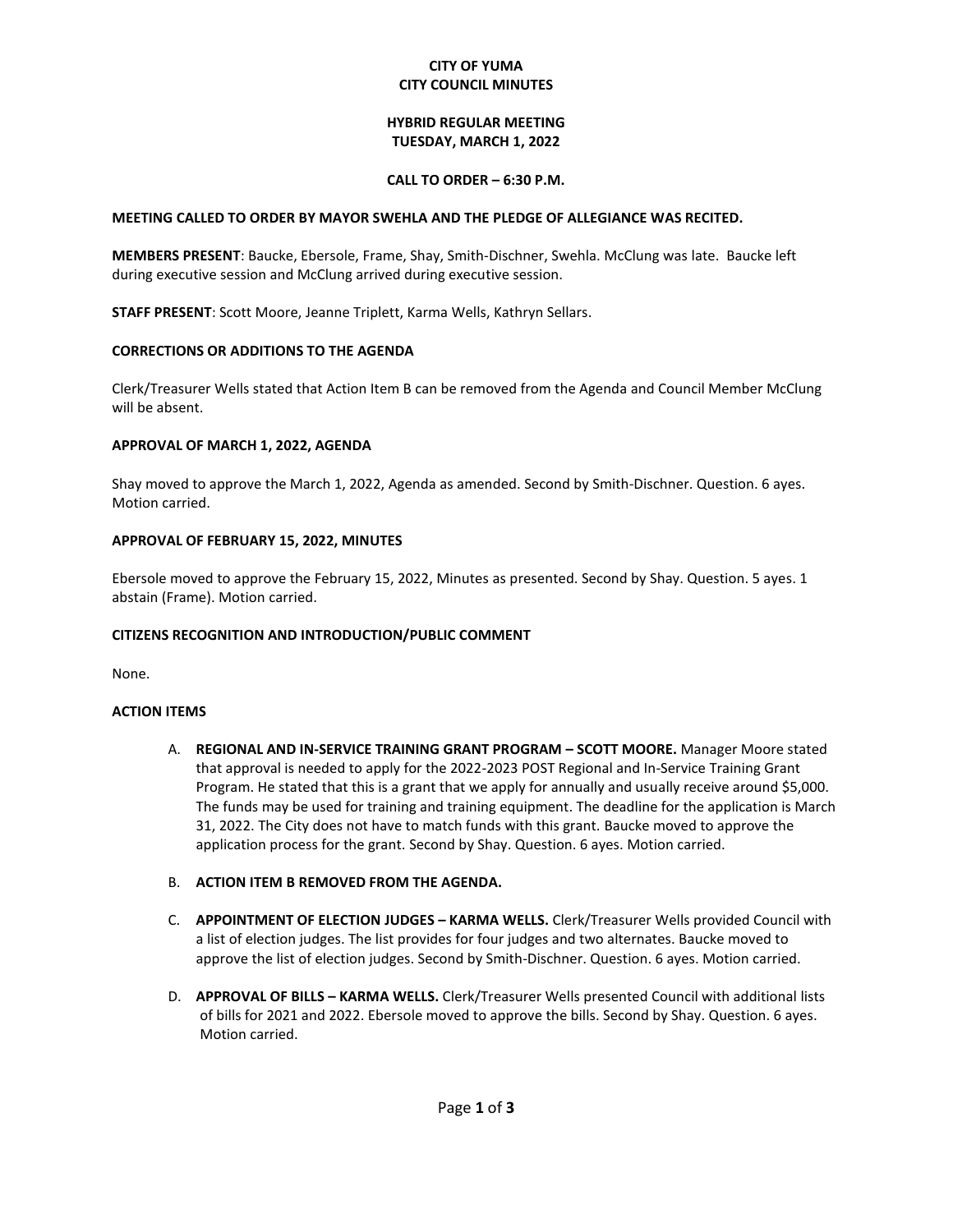E. **PURCHASES IN EXCESS OF \$5,000 – SCOTT MOORE.** Manager Moore stated that he is seeking approval for additional repairs to the street sweeper by Hardline Equipment in the amount of \$5,925.53. The repairs are needed due to the unit not being properly winterized. Baucke moved to approve the repairs to the street sweeper. Second by Smith-Dischner. Question. 6 ayes. Motion carried.

Manager Moore was also seeking Council's approval for the maintenance contract with DBT Transportation for the AWOS system at the airport. The contract is in the amount of \$6,045. Smith-Dischner moved to approve the contract with DBT Transportation. Second by Ebersole. Question. 6 ayes. Motion carried.

# **EXECUTIVE SESSION**

**"To hold a conference with the City's attorney to receive legal advice on specific legal questions, pursuant to C.R.S. § 24-6-402 (4)(b), regarding 1) options for ambulance services and 2) annexation, and to determine positions relative to matters that may be subject to negotiations, develop a strategy for negotiations, and/or instruct negotiators, pursuant to C.R.S. § 24-6-402 (4)(e), concerning the sale of City Property."**

Attorney Sellars stated Council intends to meet in executive session to hold a conference with the City's attorney to receive legal advice on specific legal questions, pursuant to C.R.S. § 24-6-402 (4)(b), regarding 1) options for ambulance services and 2) annexation, and to determine positions relative to matters that may be subject to negotiations, develop a strategy for negotiations, and/or instruct negotiators, pursuant to C.R.S. § 24-6-402 (4)(e), concerning the sale of City Property. Smith-Dischner moved to go into Executive Session. Second by Shay. Question. 6 ayes. Motion carried.

Council resumed regular session at 8:20 P.M. A statement was made for who was present in executive session and there were no objections to the discussions in executive session. Attorney Sellars noted that Council Member Baucke left during Executive Session and Council Member McClung arrived during Executive Session.

# **ADDITIONAL BUSINESS**

None.

# **REPORTS**

# **CITY MANAGER, SCOTT MOORE**

Manager Moore informed Council that the Sanitation Truck is repaired and back in service.

# **CITY CLERK/TREASURER, KARMA WELLS**

None.

# **CITY COUNCIL REPORTS**

McClung

• Council Member McClung stated that he attended both the Landfill Board meeting and the Water Authority meeting. He has nothing new to report from the Water Authority. At the landfill, they reviewed costs and their costs are going down. They put a policy in place that prohibits removal of trash from the landfill. The landfill rates look good now.

# Frame

• Council Member Frame attended the Animal Shelter meeting. They discussed the TNR program. There were 16 cats treated in the last round and there were several young volunteers who helped. Some